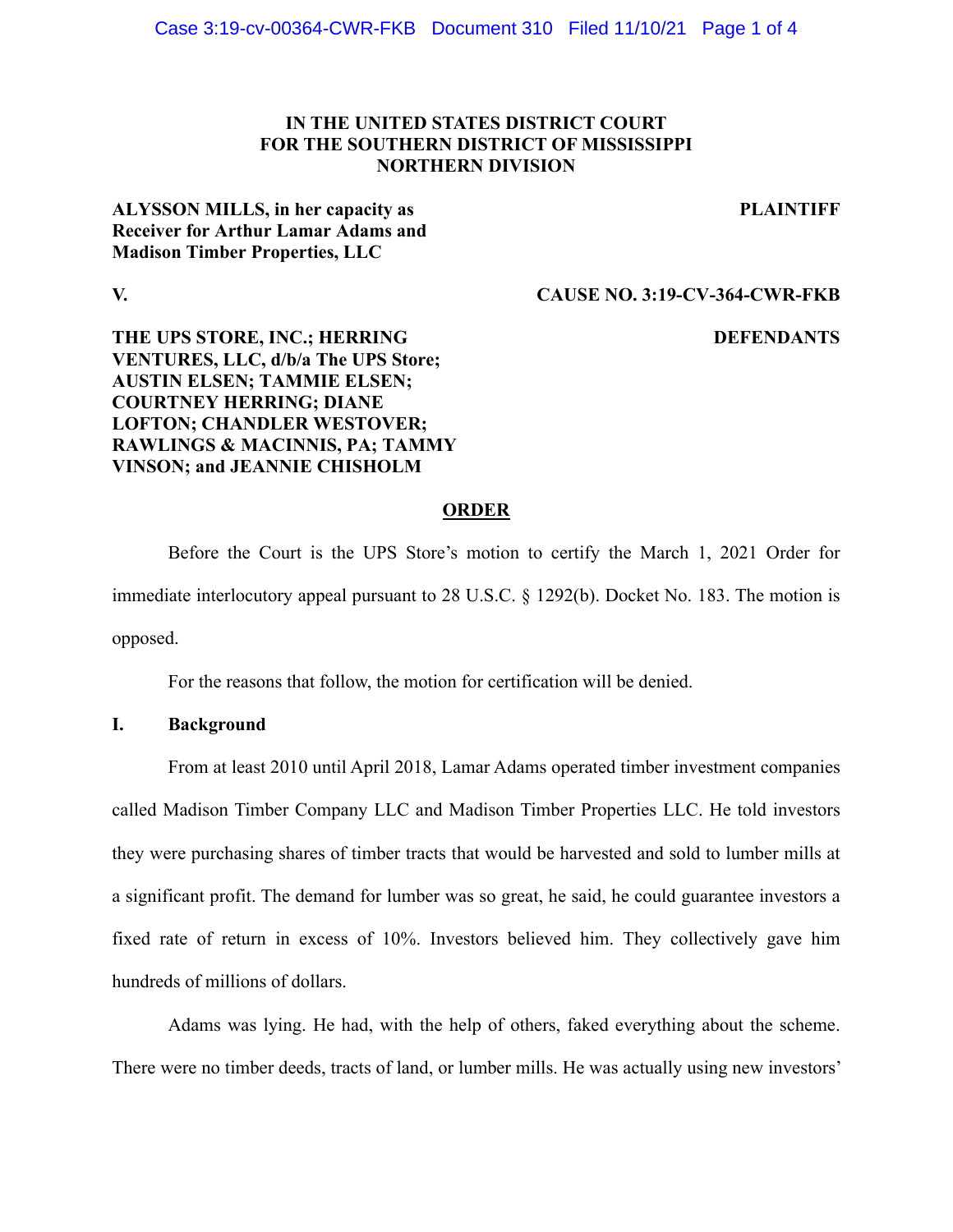### Case 3:19-cv-00364-CWR-FKB Document 310 Filed 11/10/21 Page 2 of 4

money to pay old investors—a classic Ponzi scheme. It worked only as long as Adams and his associates could continue to bring in new money.

The scheme collapsed in April 2018. Adams turned himself in to the United States Attorney's Office in Jackson, Mississippi and quickly pleaded guilty to wire fraud. He is now serving a 19.5-year sentence in federal prison. The sentence reflects the significance of the fraud; the criminal proceeding established that Adams' victims lost approximately \$85 million.

When the Ponzi scheme collapsed, the U.S. Securities and Exchange Commission asked this Court to appoint a receiver to take charge of Adams' companies and provide some measure of financial relief to his victims. The Court appointed Alysson Mills to be that receiver. To date, she has sold Adams' assets, negotiated settlements with Adams' enablers, and filed lawsuits against persons and entities that contributed to the fraud. This is one of those lawsuits.

In this action, the receiver alleges that the UPS Store aided and abetted Adams' fraud. "Defendants are the notaries and their employers on whom Adams principally relied to notarize fake timber deeds for thousands of investments," she alleges. Docket No. 14 at 2. "Defendants attested that landowners signed the deeds—but those attestations were knowingly false." *Id*. Rather, "[t]he grantors-landowners never 'personally appeared' before Defendants. In many instances, the grantors-landowners did not exist." *Id*. at 10. The notarizations therefore violated Mississippi law governing notaries and contributed to the success of the Ponzi scheme. *Id.* at 11- 12 (citations omitted).

In 2019, the UPS Store filed a motion to dismiss concerning its franchising relationship with Herring Ventures. Docket No. 41. The Court denied relief, finding first that the UPS Store's defense "will turn on the facts adduced during discovery," and then specifically inviting summary judgment motions to be filed if not adjudicated in 2020. Docket No. 49. In 2020,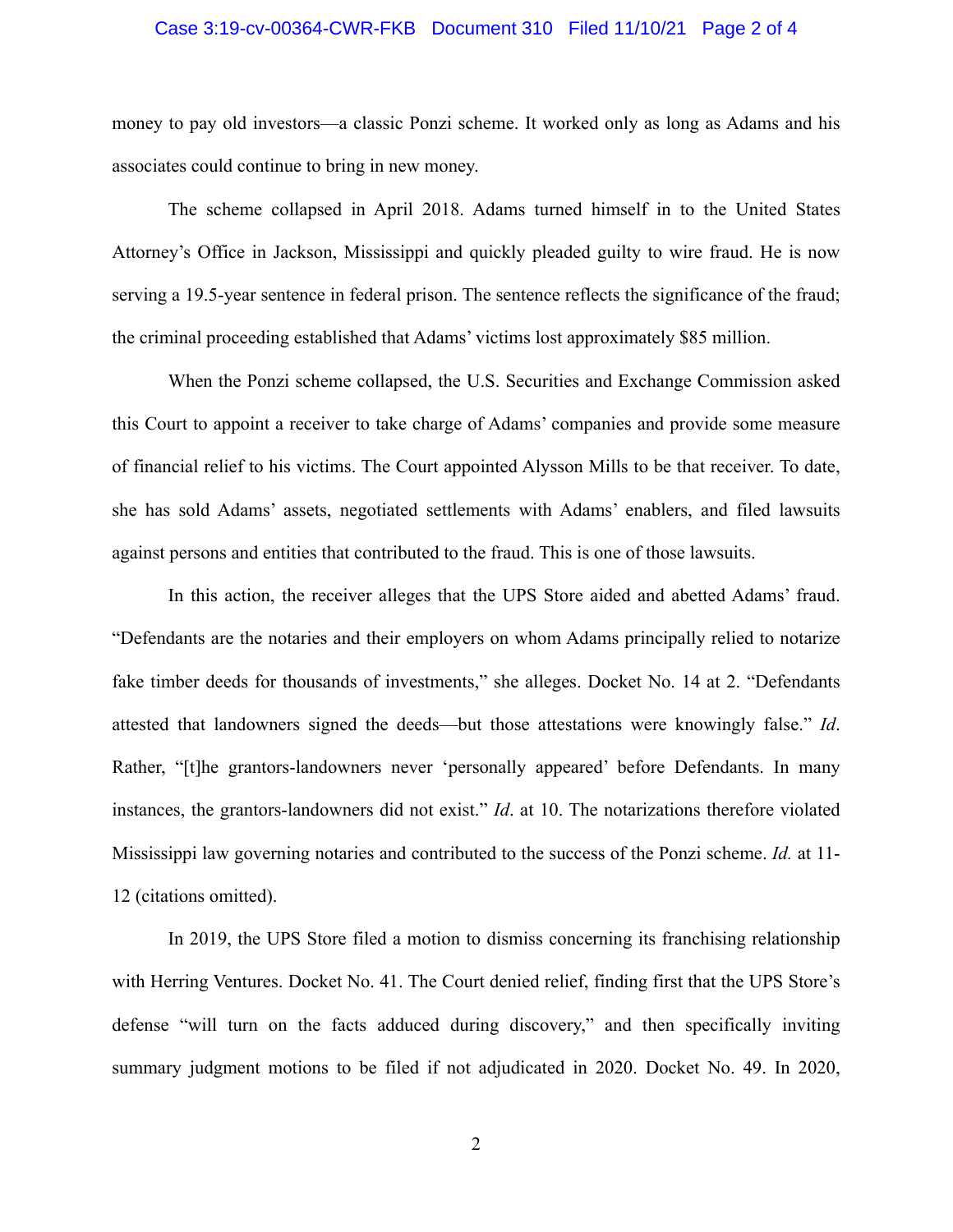# Case 3:19-cv-00364-CWR-FKB Document 310 Filed 11/10/21 Page 3 of 4

though, the UPS Store filed a motion to dismiss for lack of standing. Docket No. 138. That motion was denied in March 2021. Docket No. 169. The present motion for certification followed shortly thereafter. Docket No. 183.

# **II. Law**

"A court may certify an interlocutory appeal under Section 1292(b) if "(1) a controlling question of law is involved, (2) there is substantial ground for difference of opinion about the question of law, and (3) immediate appeal will materially advance the ultimate termination of the litigation." *Rico v. Flores*, 481 F.3d 234, 238 (5th Cir. 2007).

The basic rule of appellate jurisdiction restricts review to final judgments, avoiding the delay and extra effort of piecemeal appeals. Section 1292(b) appeals are exceptional. They are permitted only when there is a substantial difference of opinion about a controlling question of law and the resolution of that question will materially advance, not retard, ultimate termination of the litigation.

*Clark-Dietz & Associates-Engineers, Inc. v. Basic Const. Co.*, 702 F.2d 67, 69 (5th Cir. 1983) (denying leave to appeal). "An interlocutory appeal assuredly does not lie simply to determine

the correctness of a judgment of liability." *Id.* at 68 (citation omitted).

# **III. Discussion**

 Because this is an ordinary rather than extraordinary dispute, the Court will respectfully decline to amend its prior Order to include § 1292(b) certification language.

 First, the undersigned is not persuaded that there is substantial ground for difference of opinion about the receiver's standing. The March 1 Order was a "plain vanilla" application of the Fifth Circuit's decision in *Zacarias v. Stanford International Bank*, 945 F.3d 883 (5th Cir. 2019). The *Rotstain* decision, meanwhile, casts further doubt on the UPS Store's argument that the Fifth Circuit has created insurmountable "confusion" in its precedent. Docket No. 183 at 7; *see Rotstain v. Mendez*, 986 F.3d 931, 940-41 (5th Cir. 2021).